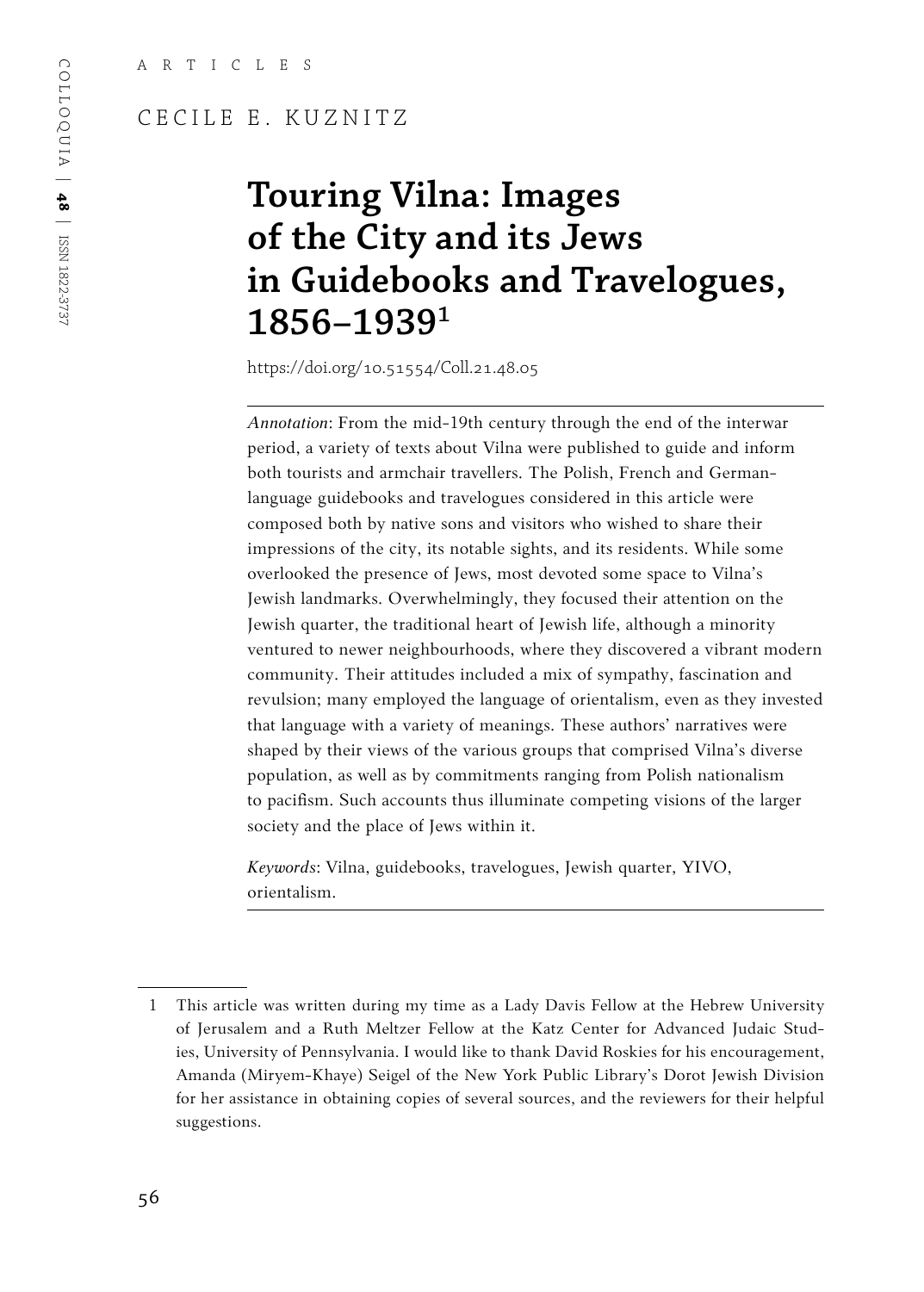#### **Introduction**

In his monumental work *Toyznt yor Vilne*, Zalmen Szyk provides a unique portrait of his native city, known variously as Vilna, Wilno and Vilnius, that combines features of a history, guidebook and bibliography.<sup>2</sup> Szyk's publication is distinctive not only for its level of detail (at over 500 pages, it was only the first of two volumes planned), but for its inclusion of all the many ethnic and religious groups that historically comprised the population of this famously multicultural city. Writing in Yiddish in 1939, Szyk gave pride of place to the Jewish minority, while mirroring the diversity that to liberals represented the best of Vilna's legacy.

Szyk, of course, was hardly alone in his efforts. Many authors writing in a variety of languages were drawn to the city's rich history, cultural life and architecture. From at least the mid-19th century, when the arrival of the railroad in 1860 made travel to the city much easier, and with increasing frequency until the end of the interwar period, guidebooks and travelogues were available to introduce both tourists and armchair travellers to Vilna and its surrounding region. Such texts were composed both by native sons like Szyk and by visitors who wished to share their impressions of the city, its notable sights and its residents.<sup>3</sup> Szyk, writing in a Jewish language for Jewish readers, documents sympathetically Vilna's multifaceted population. By contrast, non-Jewish authors writing primarily for non-Jewish audiences in languages such as Polish, French and German vary in their attitudes to this diversity in general and to the city's Jewish minority in particular.

Most devote some space, however limited, to Vilna's Jewish sights. Overwhelmingly, they focus their attention on the Jewish quarter, the triangular area in the heart of the city that was colloquially called 'the ghetto' by Jews and non-Jews alike. This neighbourhood had been the centre of Jewish life since at least 1633, when Władisław IV attempted to restrict Jews' residence to a few streets there.4 In the years after the First World War, Jewish settlement spread to other

<sup>2</sup> Zalmen Szyk, *Toyznt yor Vilne*, Vilna: Gezelshaft far landkentenish in poyln, vilner opteylung, 1939. For the sake of simplicity and consistency, I refer to the city as Vilna except in direct quotes from sources.

<sup>3</sup> For a study of the city as portrayed in accounts by visitors, see Laimonas Briedis, *Vilnius: City of Strangers*, Budapest: CEU Press, 2009.

<sup>4</sup> Israel Cohen, *Vilna*, Philadelphia: Jewish Publication Society, 1943, reprint 1992, p. 30–31.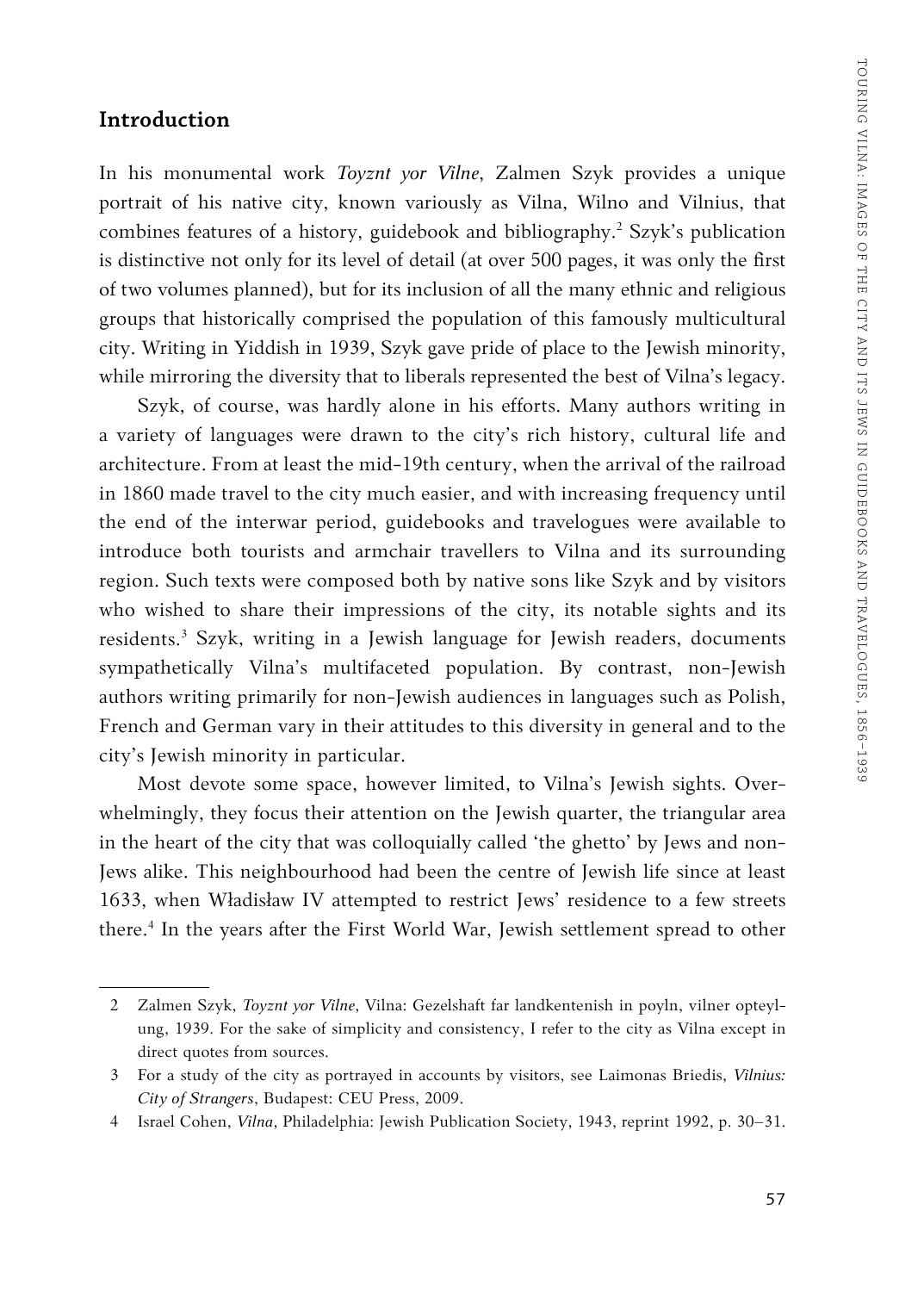COLLOQUIA | COLLOQUIA | 48

areas west of downtown; in particular, more modern and secular institutions were located in these newly developed parts of the city.<sup>5</sup> The Jewish quarter became increasingly dominated by the most impoverished and traditional elements of the population. Nevertheless, it remained the symbolic heart of the community and the home of its most revered institutions, such as the shulhoyf (synagogue courtyard), where the Great Synagogue and the Strashun Library were located.

Most observers considered the Jewish quarter part of the standard itinerary for all visitors, as they were fascinated by its picturesque topography and its residents' distinctive appearance. Its narrow winding streets, some spanned by arches, became an enduring symbol of the city for Jews and non-Jews alike. Still, some chose to minimise or even ignore the presence of Jews, who comprised between approximately 30 and 50 percent of Vilna's population during the period from the 1860s to the 1930s.<sup>6</sup> Moreover, those who included the neighbourhood in their writing, and in their recommended tours for visitors, exhibited a wide range of attitudes even as they evoked familiar tropes. A few did venture to newer neighbourhoods, where they encountered a vibrant modern Jewish culture. All these accounts were coloured by their authors' views, in particular their sympathies and antipathies to the various groups that comprised Vilna's diverse population. They thus illuminate a range of perspectives not only on Vilna's Jews, but on the very idea of Vilna as a multicultural city.

# **Polish writers under Russian rule**

Polish-language guidebooks published during the period of the partitions, when Vilna was under Russian rule, mirror the rise and fall of Polish-Jewish solidarity.

<sup>5</sup> Cecile E. Kuznitz, 'On the Jewish Street: Yiddish Culture and the Urban Landscape in Interwar Vilna', in: *Yiddish Language and Culture: Then and Now*, Omaha, NE: Creighton University Press, 1998, p. 77–82.

<sup>6</sup> The Jewish population grew from approximately 24,448 in 1860 (41% of the total population) to 38,900 in 1875 (47%), to 61,847 in 1897 (40%). It increased to as much as 85,000 in 1903 (52%), before declining to 46,500 in 1920 (36%), and 55,000 in 1931 (29%). Figures from Aliza Cohen-Mushlin, et al., *Synagogues in Lithuania, N-Ž, A Catalogue*, Vilnius: Academy of Arts Press, 2012, p. 240 except for 1903 figure from Mordechai Zalkin, 'Vilnius', in: *The YIVO Encyclopedia of Jews in Eastern Europe*, ed. Gershon David Hundert, New Haven: Yale University Press, 2008, p. 1974.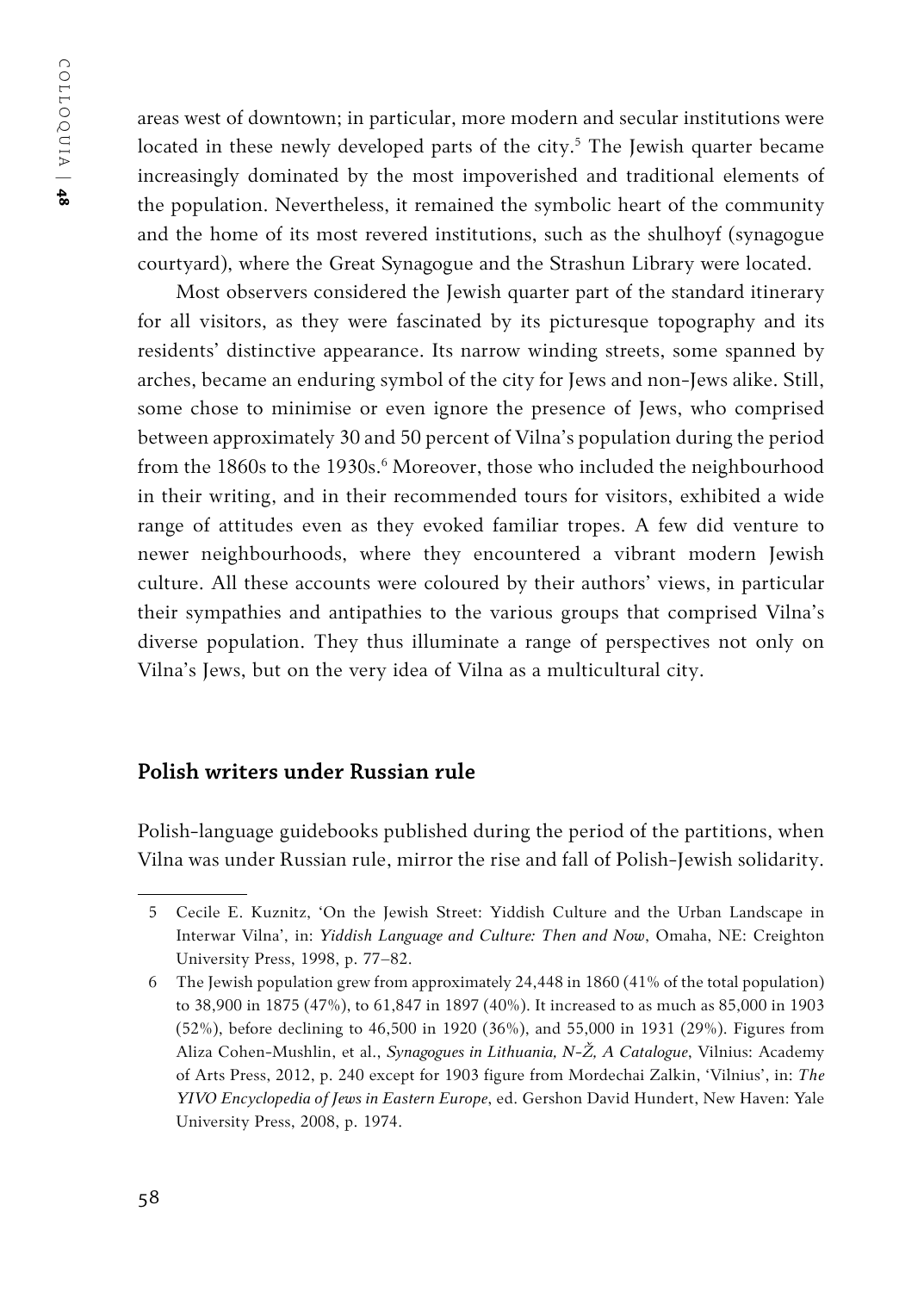One of the earliest, first appearing in 1856, was written by Adam Honory Kirkor. Kirkor lived in Vilna for only two decades or so but took a strong interest in local history and ethnography, even conducting his own archaeological excavations. He published several newspapers and founded a press that produced books in Polish and Lithuanian.7 Kirkor's *Przechadzki po Wilnie i jego okolicach* (Strolls through Wilno and its Region) is organised as a series of walks highlighting sights of historic and aesthetic interest.8 The third 'stroll' begins on Niemiecka (German) Street and makes its way to the Jewish quarter, where 'several more or less curving, narrow lanes, primarily inhabited by Israelites, wind in a zigzag.'<sup>9</sup> Interestingly, Kirkor notes that this part of the city 'was called *the black city* in the old days', using a term that frequently reappears in non-Jewish sources.<sup>10</sup> The author then takes the reader past two nearby churches on the way to two local Jewish landmarks, the Great Synagogue and the Jewish hospital, and ends his chapter with a tale of a 'haunted store' in Leyb Leyzer's courtyard.<sup>11</sup> Rather than isolating Jewish landmarks, Kirkor's itinerary thus integrates them into the cityscape on a narrative level as he takes the armchair traveller on a tour that interweaves Jewish and Christian sights.

Kirkor's text describes the poverty of the Jewish quarter, while also introducing an aura of mystery:

Along the streets and lanes there are many old masonry houses with courtyards of various sizes, with stairs steep as a straight ladder that are a terrible sight, narrow and often without a handrail, wobbly from rotting porches, with passages connecting one alley with another, with secret stores, with underground corridors. Everywhere in these decaying, dark houses live a great number of poor families shrouded in rags . . . Some of these buildings were so old that they disintegrated and collapsed into a heap of rubble, thankfully crushing only a few of their poor unlucky inhabitants.12

<sup>7</sup> Tomas Venclova, *Vilnius, A Guide to its Names and People*, Vilnius: R. Paknio leidykla, 2009, p. 162.

<sup>8</sup> The book was reprinted over the next few decades, and later editions had a significantly different format. On an edition published in 1880, see Theodore R. Weeks, *Vilnius Between Nations, 1795-2000*, DeKalb, IL: Northern Illinois University Press, 2015, p. 81–82.

<sup>9</sup> Adam Honory Kirkor, *Przechadzki po Wilnie i jego okolicach*, Wilno: M. Orgelbrand, 1859, p. 87.

<sup>10</sup> Ibid., p. 87–88. Italics in original.

<sup>11</sup> Ibid., p. 90–91.

<sup>12</sup> Ibid., p. 88. I thank Piotr Nazurek for his help with translating this passage.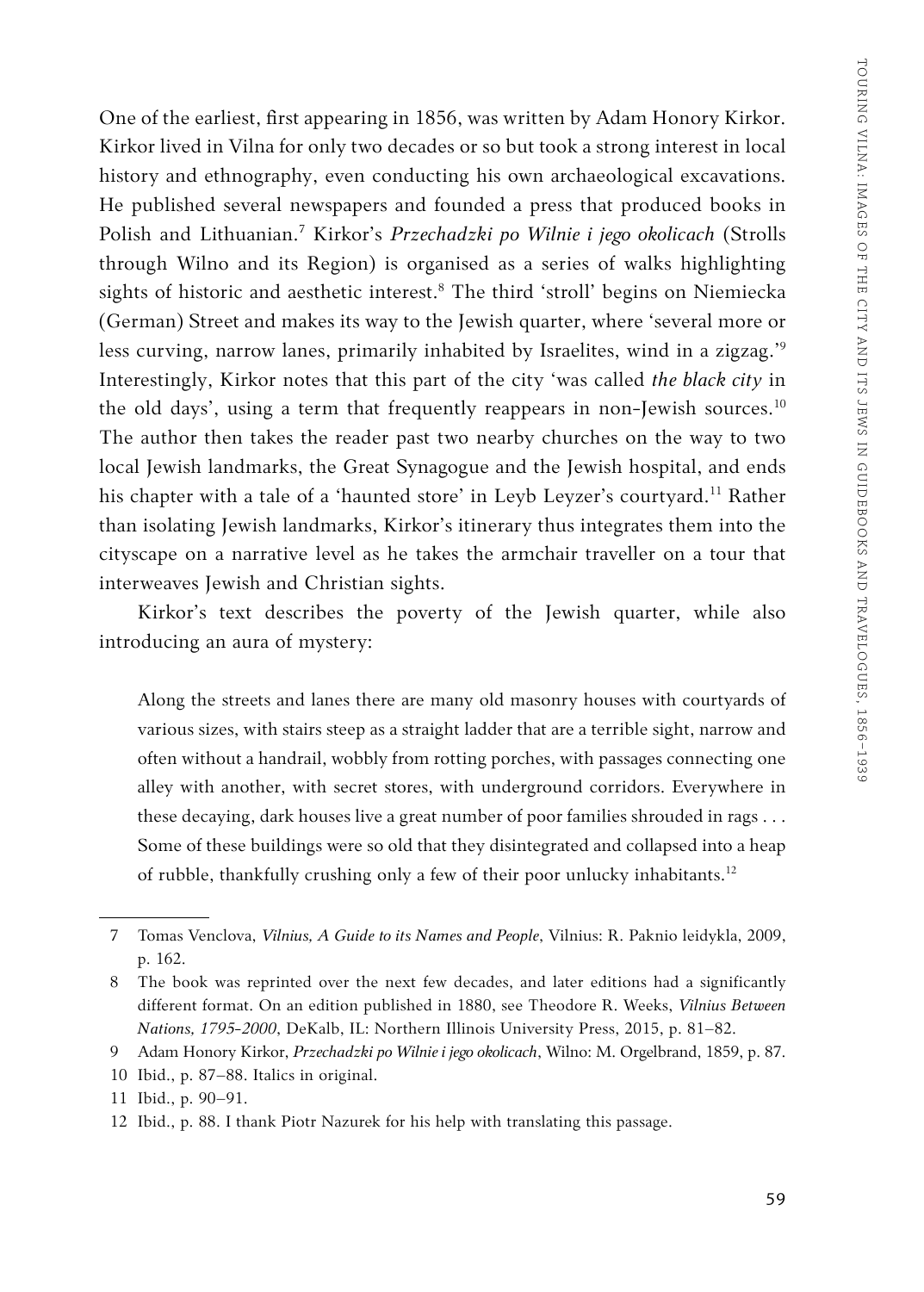This passage introduces several themes that will reappear in later accounts, most notably the decrepitude of the area. While Kirkor hardly makes the neighbourhood seem an appealing destination for the visitor to Vilna, he nevertheless evokes compassion for its impoverished inhabitants. This reflects the mood of the period prior to the failed Polish uprising of 1863, when relations between Poles and Jews were at their zenith. In addition, Kirkor was known for his sympathy for the tsarist authorities, and thus presumably did not share a common prejudice against Jews as allies of the hated Russian occupier.<sup>13</sup>

Such a negative view did colour two guidebooks originally published in 1910, in the waning years of tsarist rule, that reflect the subsequent decline in Polish-Jewish relations. Władysław Zahorski, a medical doctor and avid amateur historian, minimises the Jewish presence in Vilna.<sup>14</sup> He focuses on Polish sights and devotes little space to landmarks associated with other groups in the city. For example, the Great Synagogue and the Choral Synagogue are included among a much longer list of primarily Catholic religious institutions.<sup>15</sup> In his tour of the city, Zahorski does mention in passing some commonly overlooked Jewish institutions outside the Jewish quarter, such as the Jewish hospital on Pozawalna Street (also noted by Kirkor) and the Jewish Teachers Seminary on Orzeszkowa Street.16 He also includes a brief entry on the Jewish quarter itself, recommending a visit to the area's narrow byways and dim stores while remarking that 'the bustle and din that prevail in this ghetto cannot be described.'17

While Zahorski largely ignores Jewish sights, W. Gizbert, a prominent member of the city's Calvinist community, takes a more openly hostile attitude.<sup>18</sup> He includes a brief discussion of the Jewish quarter, focusing on the major landmarks of the Great Synagogue and the Strashun Library.<sup>19</sup> Yet missing from his account is any description of the residents of these streets. Gizbert does single

16 Zahorski, p. 55, 64.

<sup>13</sup> Venclova, p. 162.

<sup>14</sup> Ibid., p. 226.

<sup>15</sup> Dr Władysław Zahorski, *Przewodnik po Wilnie*, Wilno: J. Zawadzki, 1923, p. 162. This guidebook was also reprinted several times. On this text, see Weeks, p. 142–143.

<sup>17</sup> Ibid., p. 30–31.

<sup>18</sup> Weeks, p. 82. This author, whose full name was Wacław Gizbert-Studnicki, was also a contributor to the compendium *Wilno i Ziemia Wileńska* discussed below.

<sup>19</sup> W. Gizbert, *Wilno: Przewodnik ilustrowany po mieście i okolicach z planem miasta i dodatkami*, Wilno: A Żukowski i W. Borkowski, 1910, p. 186–191.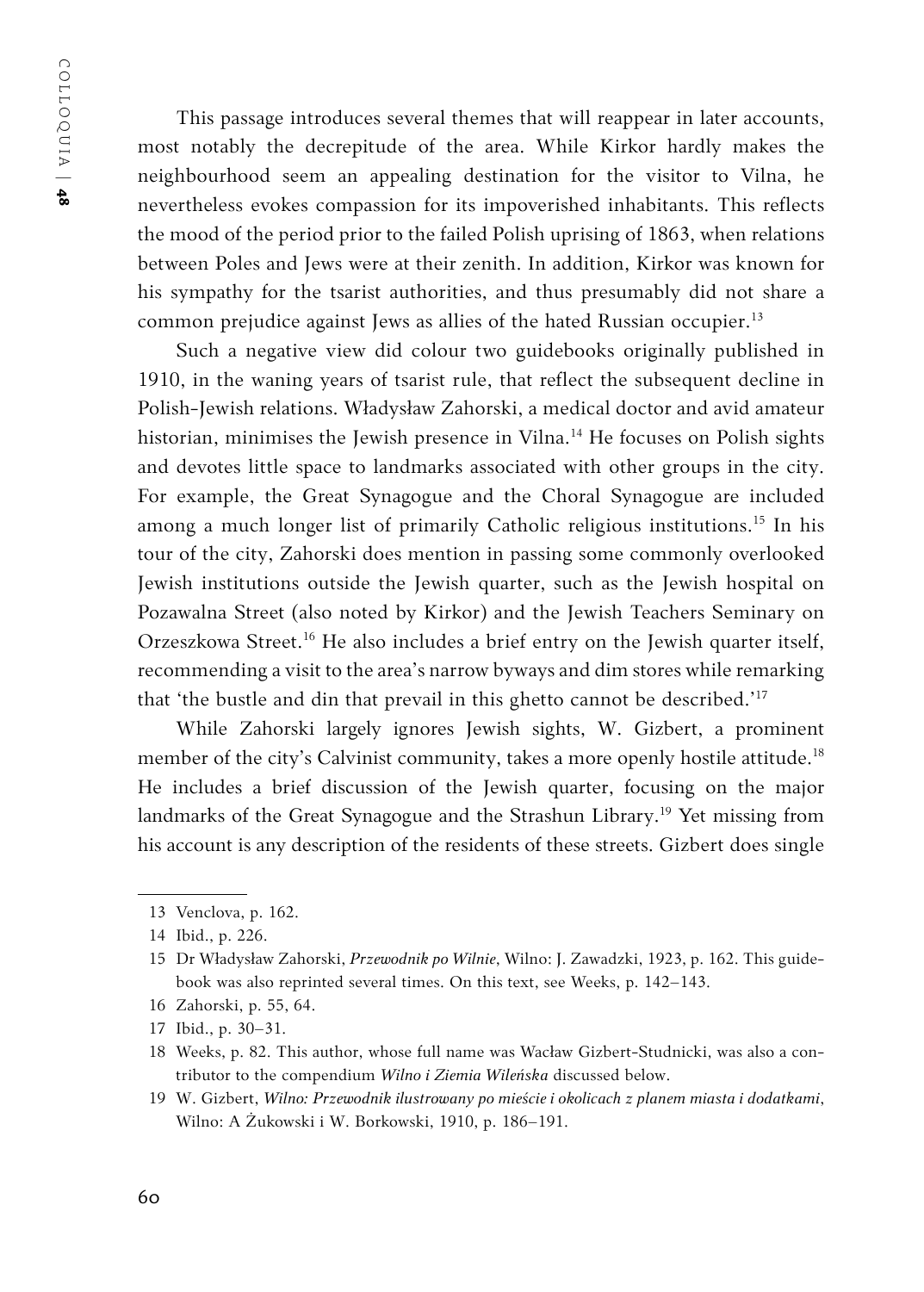out for mention two prominent figures born in the neighbourhood: the artist Mark Antokolsky and Julian Klaczko, a Polish writer and convert to Catholicism whom he praises as a 'Polish patriot'.<sup>20</sup> The reference to Klaczko is telling, for elsewhere Gizbert reveals an animosity towards Jews that seems linked to the rise in Polish-Russian tensions by this period. He writes that, following their settlement in the city in the late 16th century, 'In a short time Jews established themselves as dangerous competitors to Christian merchants.'<sup>21</sup> He acknowledges that anti-Jewish violence was not unknown in this period, but maintains that the Polish authorities lived up to their promise to protect Jews and punish those who disturbed the peace.<sup>22</sup> Elsewhere in the text he portrays the Jewish community as a whole, in implicit contrast to Klaczko, as favouring Russian over Polish culture.<sup>23</sup> The inference is clear: despite their favourable treatment by the Poles, Vilna's Jews are an untrustworthy element that has allied itself with the hated Russian rulers. In this way, these guidebook authors lead their readers on a tour not only of Vilna's sights, but of the labyrinth of relations between local Poles, Jews and Russians.

#### **Locals and visitors in independent Poland**

Attention to Vilna increased in the aftermath of the First World War, when political rule over the city and its region was disputed between the revived Polish state and newly independent Lithuania. As before, many writers stressed the locale's Polish character, now to underscore its rightful place in the Second Polish Republic. One Polish writer adopted Zahorski's approach but took it to an extreme, choosing simply to ignore the presence of Jews. The historian Henryk Mościcki's brief Polish-language overview of the city's history and sights, published in 1922, focuses on Vilna's role in Polish culture and omits any mention of its non-Christian minorities. Its illustrations by the well-known

<sup>20</sup> Ibid., p. 68. After 1919, the municipal authorities renamed a street in the Jewish quarter after Klaczko, an act that was opposed by the Jewish community. See Kuznitz, 'Jewish Street,' p. 67–70.

<sup>21</sup> Gizbert, p. 25–27*.*

<sup>22</sup> Ibid., p. 187.

<sup>23</sup> Ibid., p. 9.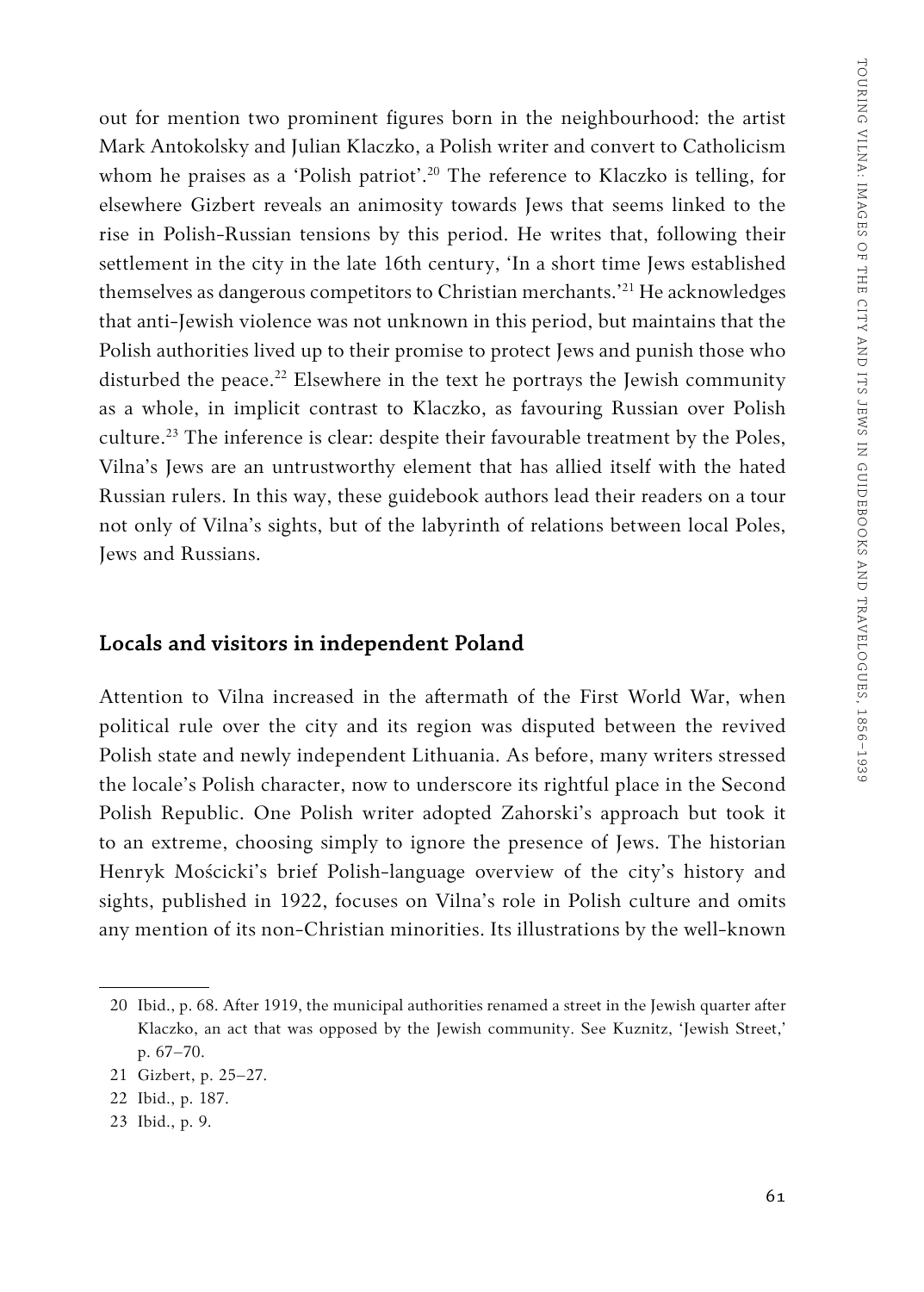photographer Jan Bułhak include one image of the Jewish quarter, but there is no mention of the neighbourhood in the text. $24$ 

Most guidebooks, by contrast, did devote some space, however limited, to Jewish sights in the city. A popular Polish-language text was published the next year by Juljusz Kłos, a prominent Warsaw-born architect and art critic who taught at the university in Vilna.25 Kłos recognises the diversity of Vilna's population, while emphasising the city's Polish identity.<sup>26</sup> For example, a lengthy section on religious institutions includes descriptions of 26 Catholic churches and 11 other houses of worship, including two synagogues.27 Kłos also affirms the place of the Jewish quarter as a tourist destination, albeit of secondary importance.<sup>28</sup> In his suggested itineraries, he lists the neighbourhood as recommended for visitors on their second day in the city, along with other sights related to the German and Lithuanian minorities. This contrasts with Szyk's *Toyznt yor Vilne*, where the Jewish quarter is considered a must-see for visitors with only half a day to spend in Vilna.<sup>29</sup>

<sup>24</sup> Henryk Mościcki, *Wilno*, Warsaw: F. Hoesick i Wilno: Zawadzki, 1922. Bułhak's photographs were also used in the book by Jerzy Remer discussed below.

<sup>25</sup> Venclova, p. 253.

<sup>26</sup> Juljusz Kłos, *Wilno: Przewodnik Krajoznawczy*, Wilno: Wydawnictwo Oddziału Wileńskiego Polsk. Tow. Krajoznawczego, 1923. Marcos Silber asserts that Kłos wrote his book in response to Zahorski's. Marcos Silber, 'Sightseeing and Nearsightedness: Tours in Vilna of the Late 1930s and the Right to the City', in: *Konstellationen über Geschichte, Erfahrung und Erkenntnis: Festschrift für Dan Diner zum 65. Geburtstag*, Göttingen: Vandenhoeck&Ruprecht, 2011, p. 131. On Kłos, see Silber, p. 132–137; Weeks, p. 144–145; Samuel Kassow, 'Travel and Local History as a National Mission', in: *Jewish Topographies*, eds. J. Brauch, A. Lipphardt, A. Nocke, Hampshire, England: Ashgate, 2008, p. 247–248; Mindaugas Kvietkauskas, 'Heterotopia międzywojennego Wilna: dyskursy krajoznawcze i literackie', in: *Żagary: Środowisko Kulturowe Grupy Literackiej*, eds. Tadeusz Bujnicki, Krzysztof Biedrzycki, Jarosław Fazan, Kraków: Universitas, 2009, p. 217–218.

<sup>27</sup> Kłos, p. 183–184. Silber writes that Kassow is mistaken in claiming that Kłos briefly mentions the Choral Synagogue. However, it is included in the 1923 edition but omitted from later editions.

<sup>28</sup> As Weeks notes, later editions single out Julian Klaczko as the only former resident of the neighbourhood mentioned by name. Weeks, p. 145. Perhaps this is because a street discussed by Kłos had by this time been renamed after Klaczko.

<sup>29</sup> Kłos, p. 247; Szyk, p. 6. On this point, see Silber, p. 134; Cecile Esther Kuznitz, *YIVO and the Making of Modern Jewish Culture: Scholarship for the Yiddish Nation*, New York: Cambridge University Press, 2014, p. 137.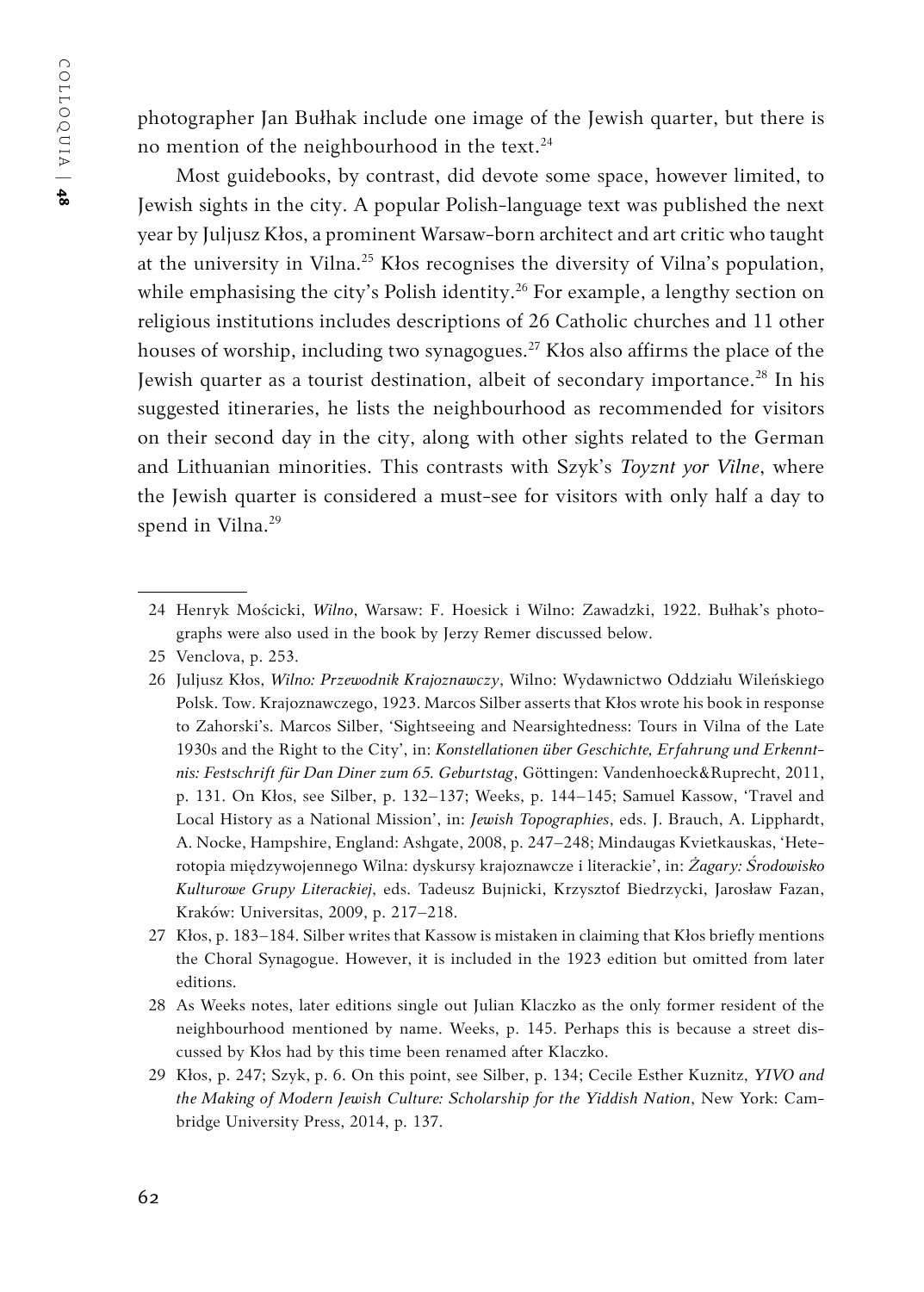In his description of the neighbourhood, Kłos paints a now-familiar portrait of 'old, cramped, and dark houses from centuries past, surrounded by countless passageways in one extremely complex labyrinth'.30 After noting the area's most interesting streets and buildings, like other authors Kłos invokes its unsanitary atmosphere. Yet he goes further in extending these negative associations to the residents themselves. He warns his readers who might venture there: 'Even though the quarter has certain charms, this is weakened by the typical oriental slovenliness of the inhabitants of this unhygienic quarter, and by an intolerable stench.'31 Rather than Jewish poverty evoking sympathy, as it does for Kirkor, here it inspires a sense of revulsion. Moreover, Kłos introduces a new variation on the image of Jews as an exotic presence: his description of them as 'oriental' underscores both their supposed lack of Western standards of hygiene and their essential foreignness. Kłos advises against a visit to the neighbourhood in the summer heat, when the pervasive odour makes it especially unpleasant 'for a cultured European to visit these lanes'.<sup>32</sup> Thus, he portrays the Jews as an alien element in the city, while asserting the place of his Polish-language readership within the circle of civilised Westerners.

Two accounts by visitors to the city – both, as it happens, by Frenchwomen – present yet other contrasting views. Rosa Bailly, a writer, translator of Polish literature, and lifelong Polonophile, founded the Amis de la Pologne (Friends of Poland) in 1919.33 In 1923, the same year that Kłos' volume appeared, she published the French-language *Guide de Pologne* (Guide to Poland).<sup>34</sup> The book's chapter on Vilna includes figures showing that over a third of the city's population at the time was Jewish.35 Yet the only local Jewish institutions it mentions are two synagogues, the Great Synagogue and the Choral Synagogue. In her discussion of the so-called ghetto, Bailly recommends a visit in these ambivalent terms: 'The Jewish quarter, called the "black city", very picturesque,

- 34 In the same period, Bailly also published a pamphlet on Vilna arguing for the city's incorporation into Poland entitled *Vilno: ville polonaise*.
- 35 [Rosa Bailly], *Guide de Pologne*, Paris: Éditions des 'Amis de la Pologne', 1923, p. 27.

<sup>30</sup> Kłos, p. 217.

<sup>31</sup> Ibid., 218. Translation taken from Kassow, p. 247.

<sup>32</sup> Kłos, p. 218.

<sup>33</sup> Anita Pytlarz, 'Rosa Bailly – sa vie et les liens d'amitié tissés avec la Pologne', in: *Synergies – Pologne*, eds. Małgorzata Pamuła and Anita Pytlarz, Krakow: Colonel, 2006, p. 69–83.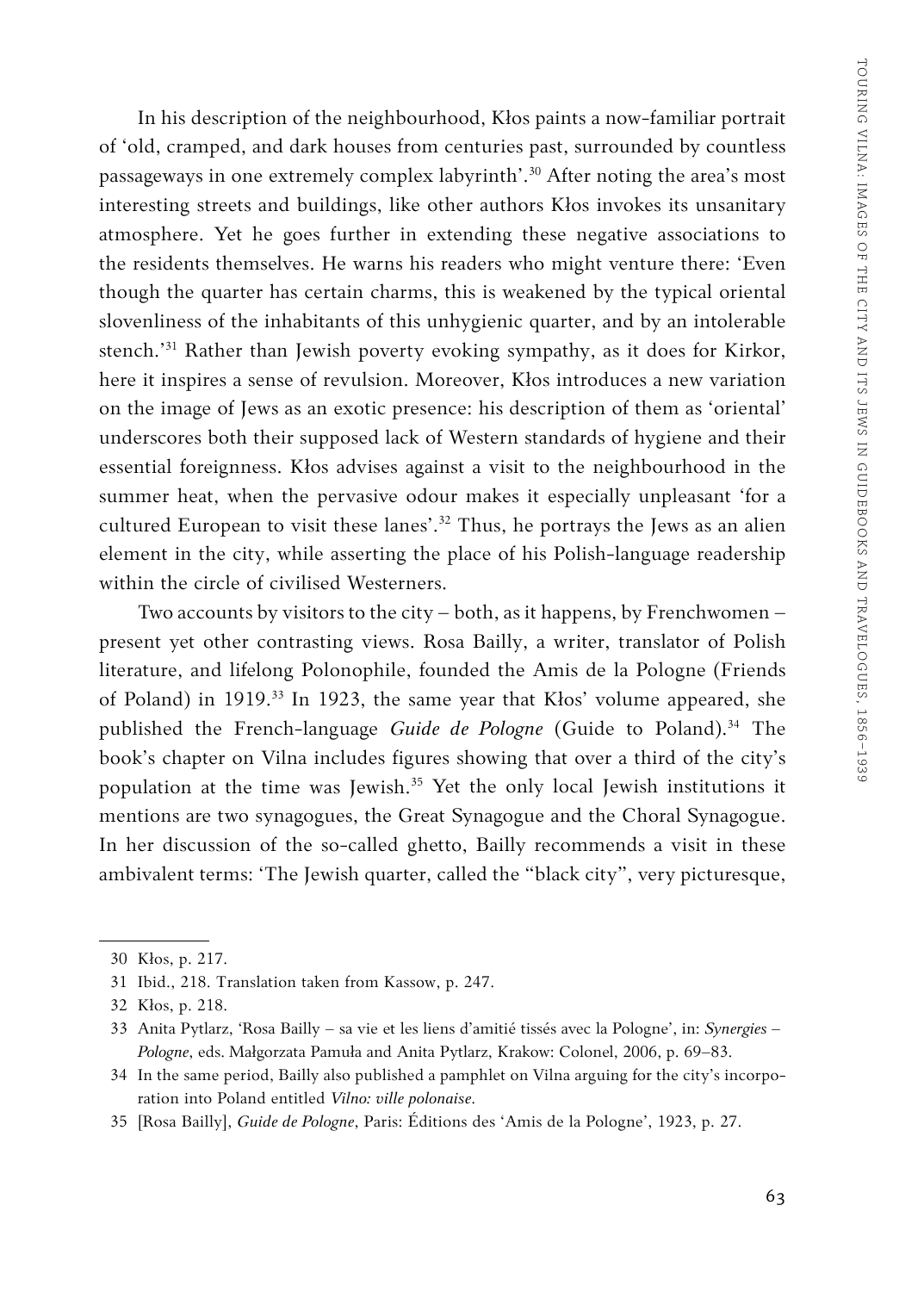commercial and crowded, is worth visiting, despite its filth.'36 Her description thus recalls Kłos' image of squalor, while employing the same nickname for the neighbourhood that Kirkor had used over six decades earlier.

Very different is the attitude of Camille Drevet, who published a Frenchlanguage account of her visit to Vilna and Kaunas in 1929 as an emissary of the pacifist and feminist Ligue internationale des femmes pour la paix et la liberté (International Women's League for Peace and Freedom).<sup>37</sup> Her focus is the dispute between Poland and Lithuania over control of the region, yet as a Frenchwoman she approaches this conflict as an outside observer rather than a nationalist partisan. Of the authors we have considered thus far, Drevet most resembles Szyk in her vision of a multicultural city and her interest in the Jewish minority. Drevet remarks to her hosts: 'I've been told that Vilna was Polish, Lithuanian, even Ruthenian. But it seems to me that the city is a bit Jewish.'38 As a pacifist, she notes approvingly Jews' supposed lack of interest in claiming political power.<sup>39</sup>

Like other writers, Drevet visits the Jewish quarter, which she calls 'the most lively part of the city', and describes it as a mysterious, shadowy place.<sup>40</sup> Drevet, who travelled throughout Asia on behalf of the League, explicitly evokes the Orient: 'I had this impression of dense crowds, on the move, nervous, in Chinese cities. In the Vilna ghetto I think of an evening in Hong Kong [...].'41 Yet her use of an orientalist motif does not carry the negative connotation it does in Kłos' narrative. Visiting the Great Synagogue at the start of the Sabbath, Drevet notes that religious rituals have given generations of Jews the strength to withstand persecution. She also writes sympathetically of the plight of Jewish youth, striving for a modern education but hampered by discrimination. This struggle, she concludes, made more of an impression on her than 'the sordid aspect of some corners of the ghetto'.<sup>42</sup>

<sup>36</sup> Ibid*.*, 33.

<sup>37</sup> Drevet was also an anti-colonial activist and was close to communist circles. She travelled throughout Asia and Central and Southern Europe on behalf of the League and authored numerous books, including several on Ghandi. 'DREVET Camille, Eugénie (née BON-NAT)' par Michel Dreyfus, version mise en ligne le 24 novembre 2010, dernière modification le 27 août 2019, Https://maitron.fr/spip.php?article110693.

<sup>38</sup> Camille Drevet, *De Kovno à Vilna*, Cahors: A. Coueslant, 1929, p. 50.

<sup>39</sup> Ibid., p. 51.

<sup>40</sup> Ibid., p. 48.

<sup>41</sup> Ibid., p. 51–52.

<sup>42</sup> Ibid., p. 54.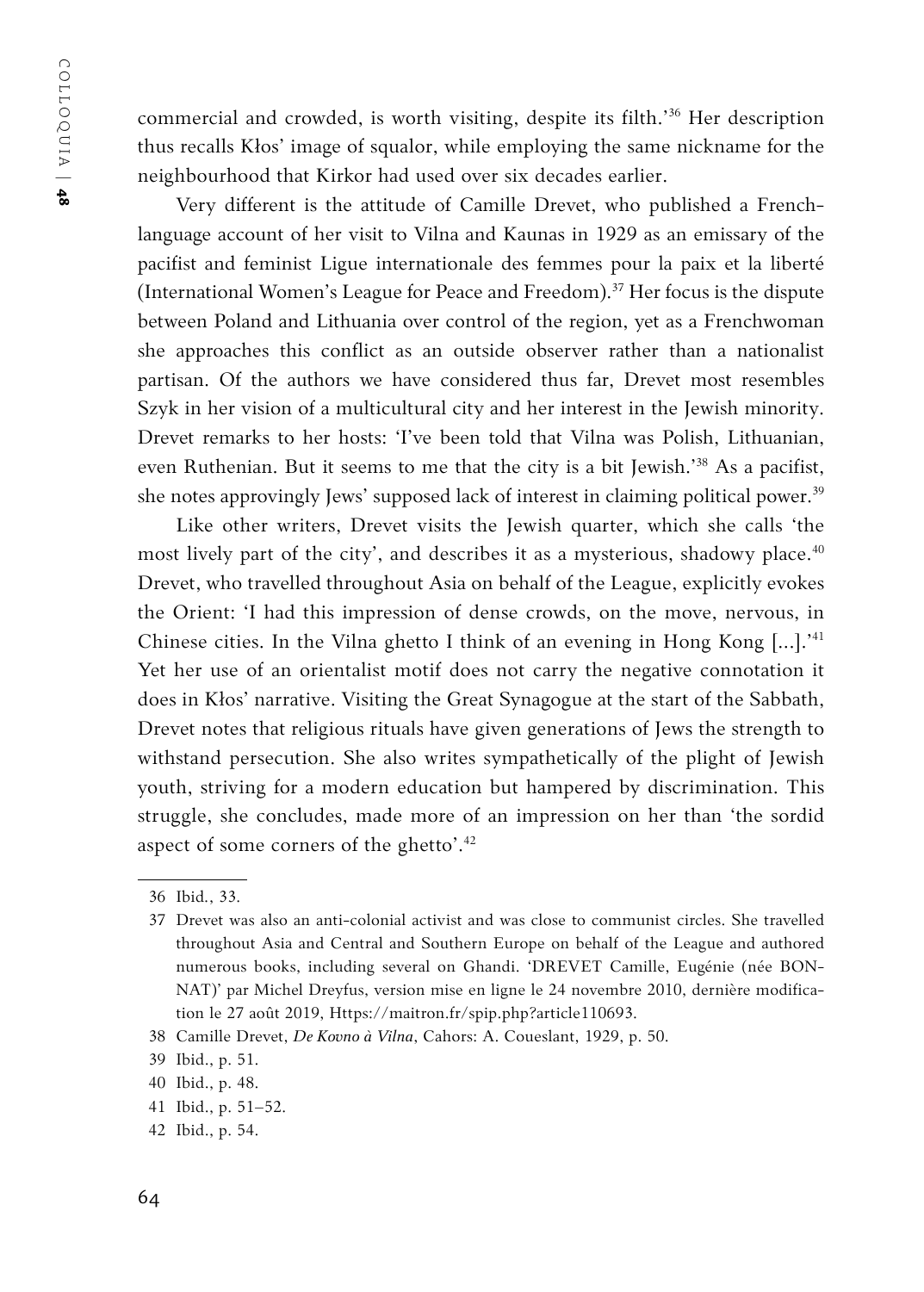In fact, Drevet is unique among the writers we have discussed in recognising the development of an innovative secular culture alongside the hallowed institutions of the Jewish quarter. She begins her tour of Jewish sights not in the environs of the Great Synagogue but at a 'modern building in the new part of the city',43 the headquarters of the YIVO (acronym for Yidisher visnshaftlekher institut [Yiddish Scientific Institute]), the centre for Yiddish scholarship founded in 1925 and located in the recently developed neighbourhood of Pohulanka.<sup>44</sup> Drevet was not alone in making her way to the YIVO building, for the number of excursions eventually prompted the institute to set aside a special time for guests to tour the premises.<sup>45</sup> In his recommended itineraries, Szyk suggests beginning in the Jewish quarter and ending at the YIVO, as if reenacting the path from traditional to modern Vilna.<sup>46</sup> Drevet reverses Szyk's trajectory by starting her tour in Pohulanka and then visiting the older neighbourhood at the suggestion of the YIVO staff, thus displacing the primacy of 'the ghetto' in her narrative.

At the YIVO headquarters, Drevet is struck by a map labelled in Yiddish to show the institute's international network of branches and support groups: 'On the wall a map of the world covered with coloured patches allows me to grasp at a single glance Jewish civilisation spread across the surface of the Earth.'47 As she visits the YIVO library, she is 'seized by the present, by the seething life of several million Jews spread over the world's surface'.48 Here, Drevet portrays Vilna's Jews as a vibrant, diverse community linked to a global Diaspora that encompasses both the traditional and the modern, a vision that no doubt appealed to her internationalist sensibilities.

Similar in outlook was another guest from Western Europe, the German Jewish-born novelist Alfred Döblin.49 Döblin's 1924 account of his visit to the city includes the Jewish quarter, with its bustling shops and the Great Synagogue, but also secular schools teaching in Hebrew and Yiddish. Like Drevet, Döblin

<sup>43</sup> Ibid., p. 48.

<sup>44</sup> On the YIVO headquarters and the neighbourhood of Pohulanka, see Kuznitz, *YIVO*, p. 125–127, 131–134.

<sup>45</sup> Ibid., 136–137.

<sup>46</sup> Szyk, p. 6.

<sup>47</sup> Drevet, p. 48.

<sup>48</sup> Ibid., p. 49.

<sup>49</sup> Döblin later converted to Catholicism. For discussions of Döblin's writings on Vilna, see Briedis, p. 196–207, and Kvietkauskas, p. 211–213.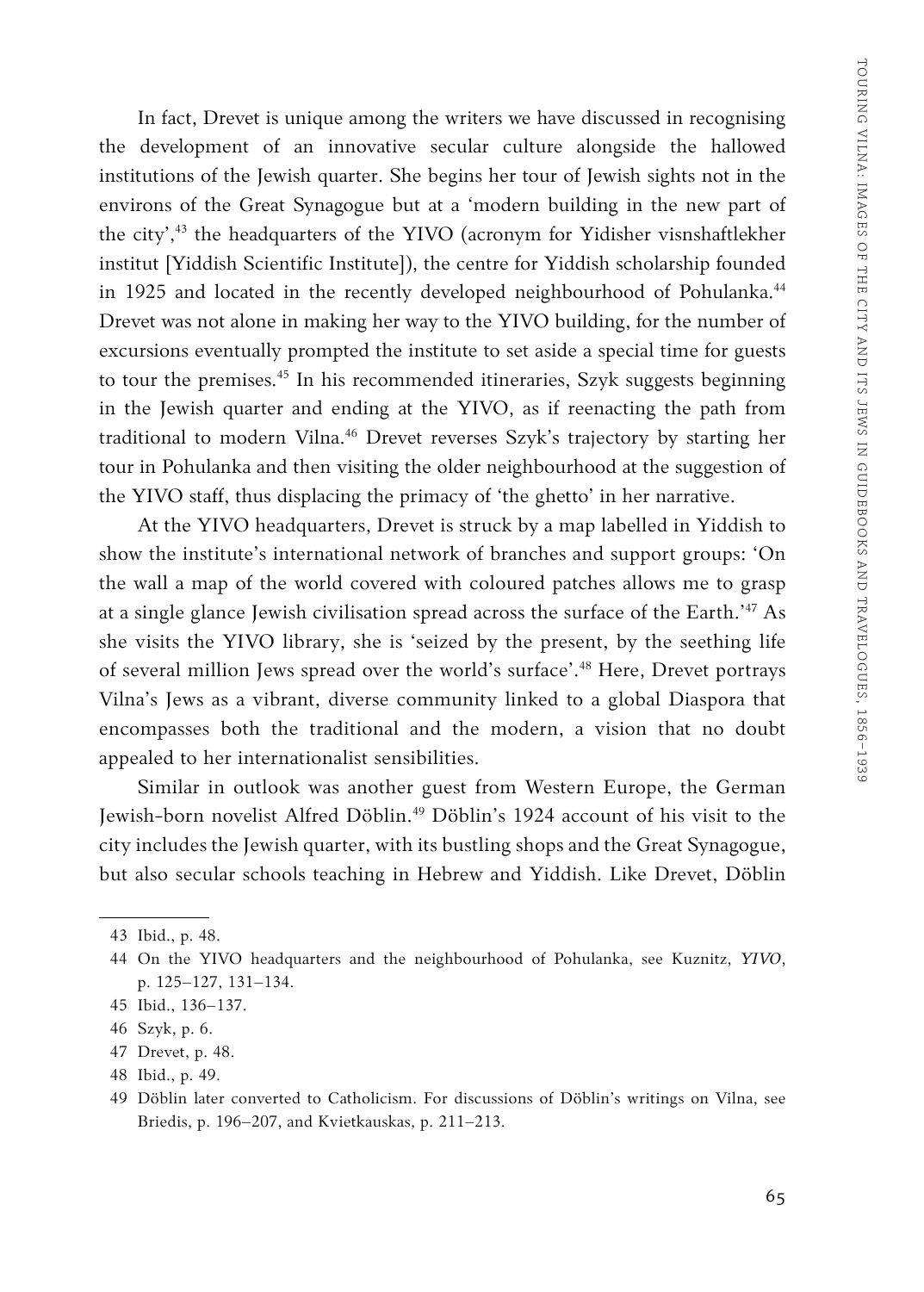recognises the 'modern, national, Western' trends among Vilna's Jews that are 'driving them full force into the arms of civilisation' and 'developing [in them] a new sense of a free European nation'. Döblin summarises this duality as 'Orient versus Occident', 'Gaon, Baal-Shem versus secular politics'.50 In this formulation, it is a segment of the Jewish community itself that is part of European culture, while its more conservative members are marked as 'orientals' still beyond the civilised realm.

Nevertheless, these two authors from outside the region are the only ones under consideration to look beyond the familiar images of the Jewish quarter and acknowledge the new cultural and political trends that were transforming Vilna Jewry by the 1920s. Local writers by and large sought to buttress Polish hegemony by marginalising Jews and portraying them as a foreign presence, ignoring the ways in which they contributed to the city's contemporary vibrancy. By contrast, the pacifist Drevet admired Vilna as a place where Jews flourished as a minority group in a diverse society, while Döblin, a modernist writer and acculturated Jew, was fascinated by the tension he observed between religion and secular culture. These visitors' accounts, shaped by their own perspectives, embraced a more complex view that encompassed both Jewish tradition and modern Jewish life.

# **Polish voices of the 1930s**

As Polish-Jewish relations steadily worsened over the following decade, Polishlanguage guidebooks varied in their attitudes towards Vilna's Jewish population, even as they evoked now-clichéd images. Two that appeared in the 1930s as part of the series *Cuda Polski* (Wonders of Poland) both explicitly use the orientalist discourse that we have seen in Kłos' and Drevet's works, and in similarly divergent ways. A 1934 volume by Jerzy Remer, an art historian and conservator,51 includes a brief account of the Jewish quarter in a chapter entitled

<sup>50</sup> Alfred Döblin, *Journey to Poland*, tr. Joachim Neugroschel, New York: Paragon Publishers, 1991, p. 109.

<sup>51</sup> According to the son of the family that hid Remer and his wife during the Second World War, Remer was Jewish. However, this is not mentioned in other biographical sources, and it seems probable from the son's account that only Remer's wife was Jewish. See 'A letter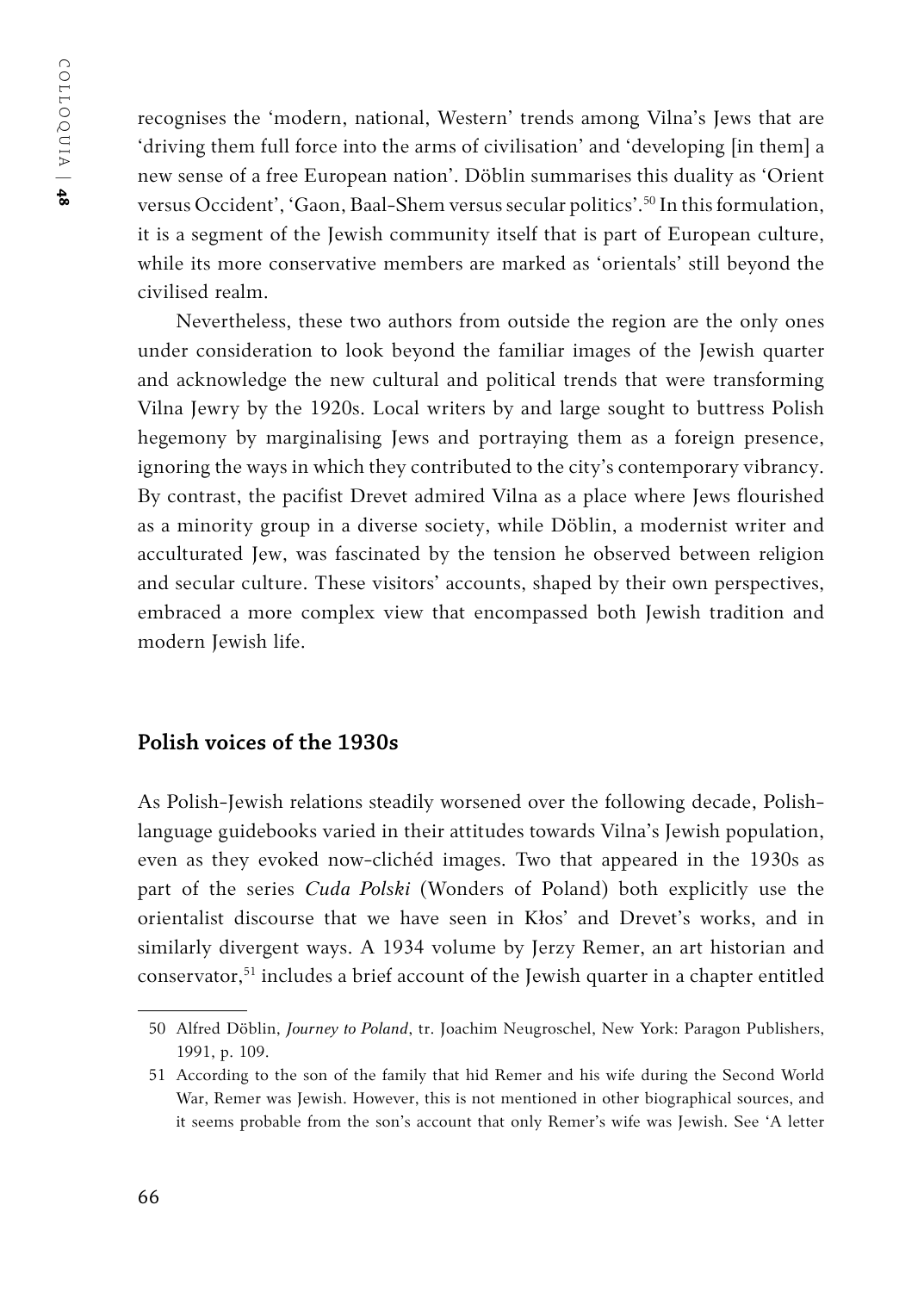'Through Streets and Lanes'.52 Like Kirkor, Remer weaves his description of the neighbourhood's 'arthritic lanes' into his narrative of the city's other picturesque byways. He presents this 'black city' as a mysterious enclave in the heart of Vilna 'exhaling mildew and decay'. Furthermore, he again associates Jews with the orient when writing of 'a closed world, where for hundreds of years there lived in an unchanging, archaic manner people of the East'.<sup>53</sup> Ignoring the modern movements described by Drevet and Döblin, Remer thus distances the Jews from the dominant Polish population in time as well as space by positing them solely as part of Vilna's past.

Four years later, another volume was published in the series by Tadeusz Łopalewski, a writer with an interest in Lithuanian and Belorussian culture as well as a pioneer of Polish radio.<sup>54</sup> His travelogue *Między Niemnem a Dźwiną*: *Ziemia Wileńska i Nowogródzka* (Between the [Rivers] Niemen and the Dziwna: The Wilno and Nowogródek Districts) includes a chapter on Vilna. Here, the author writes that next to the 'monumental' city, 'the Wilno of kings and magnates', lie the 'choked throats of the streets and passages of the ghetto', which 'present a sight of oriental Wilno, perhaps reminiscent of the alleys of Sarajevo or Constantinople, or the villages of southern Spain'.<sup>55</sup> Here, the connotation of the Orient, which stretches to Iberia (!), is rather positive, stressing the pleasing variety the Jewish quarter adds to the city's landscape. Moreover, in Łopalewski's account this variety extends to the population itself. He depicts the neighbourhood as a multiethnic commercial space that attracts 'merchants from as far as the Black Sea, Muslims, Karaites and Jews'.<sup>56</sup> In a neat inversion of Gizbert's reference to Julian Klaczko, the only Jewish figure mentioned

from Mr Jerzy [sic] Raczkowski, who was hiding professor Jerzy Remer', POLIN Museum of the History of Polish Jews, http://sprawiedliwi.org.pl/en/stories-of-rescue/your-stories/ letter-mr-jerzy-raczkowski-who-was-hiding-professor-jerzy-remer [Last accessed 7 September 2020].

<sup>52</sup> Jerzy Remer, *Wilno*, Poznań: Wydawnictwo Polskie R. Wegnera, (1934?), p. 82–83. On this volume, see Weeks, p. 143–144. Remer's book also features Jan Bułhak's photographs.

<sup>53</sup> Remer, p. 82–83.

<sup>54</sup> Venclova, p. 256; Weeks, p. 141–142.

<sup>55</sup> Tadeusz Łopalewski, *Między Niemnem a Dźwiną: Ziemia Wileńska i Nowogródzka*, Poznań: Wydawnictwo Polskie R. Wegnera, [1938?], p. 138.

<sup>56</sup> Ibid. Interestingly, Weeks writes that Łopalewski's memoirs contain little mention of non-Polish groups, although he notes that this may be due to censorship at the time of their publication under communism.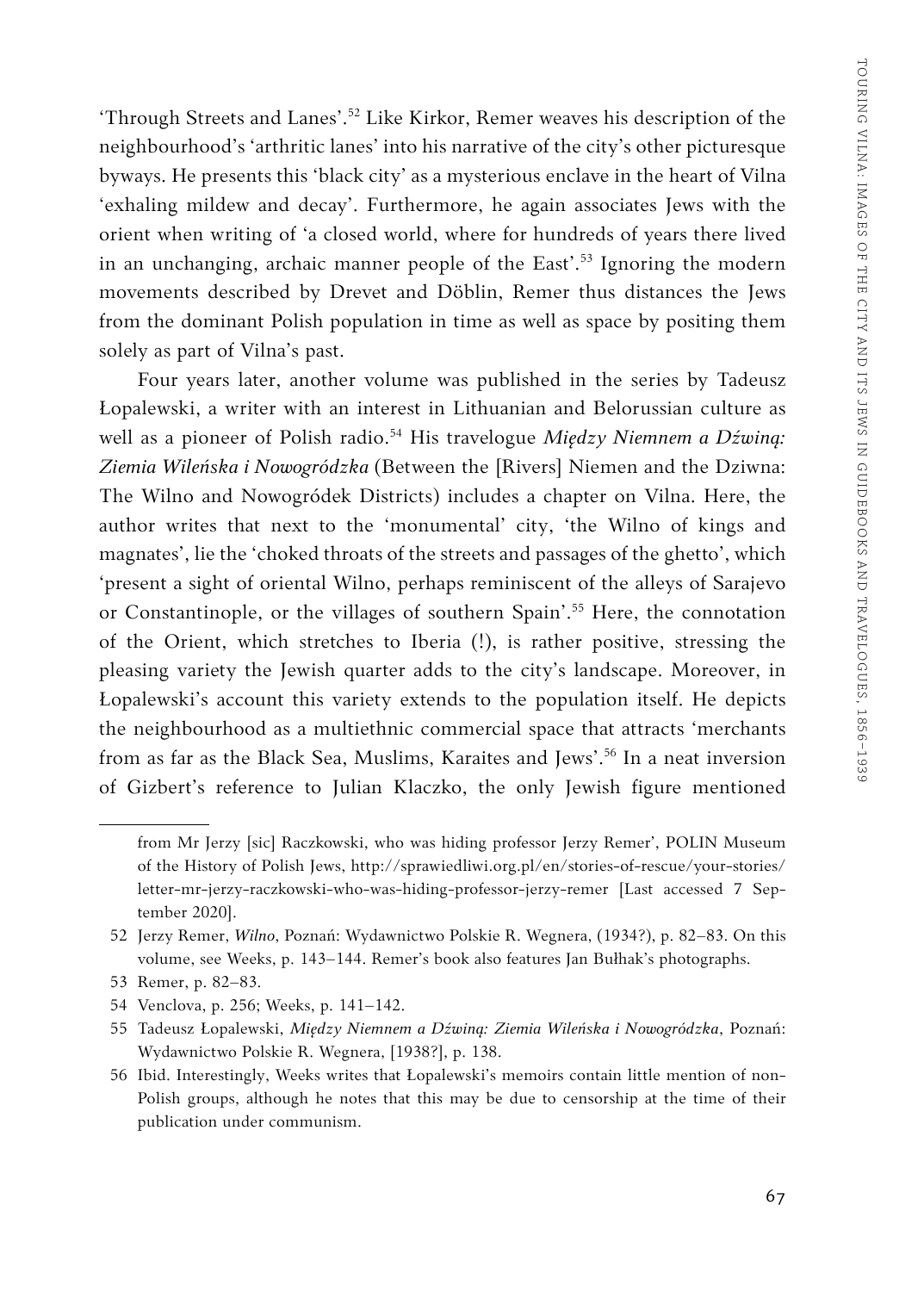specifically is the legendary Count Potocki, who converted *to* Judaism and was burned at the stake.<sup>57</sup> Here, near the end of the interwar period, the author offers an implicit affirmation of Vilna's historic diversity.

Finally, to see the range of attitudes towards Jews and other minorities in Polish texts of the 1930s, we will widen our lens to consider *Wilno i Ziemia Wileńska* (Wilno and its District). This impressive large-format work, produced by the Regional Committee of the Wilno Province, consists of two volumes of essays published in 1930 and 1937 and an atlas with 12 maps published in 1931.<sup>58</sup> The approach in the first volume recalls Szyk's vision of Vilna as a truly multicultural city. The largest section, entitled 'Land and People', provides an ethnographic and historical survey of the region's population that emphasises its diversity. An article on religious communities discusses Old Believers, Muslims and Karaites, along with Catholics, Eastern Orthodox, Protestants and Jews. The volume features the essay 'Wilno as a Centre of Jewish Cultural Life' by Mojżesz Heller, in addition to separate articles devoted to Lithuanians and Belorussians.<sup>59</sup> Moreover, the contributors stress the harmonious relations among members of these diverse groups. An article on the region's early history describes Vilna's population of Lithuanians, Russians, Poles, Germans and Jews as a 'mosaic of nationalities', where we '*never meet* in the past ... *any national antagonisms, only religious ones*'.60 Interestingly, this piece is by Wacław Gizbert Studnicki, who expressed animosity towards Jews and Russians in his guidebook 20 years earlier. Furthermore, the only religious tensions here identified by Gizbert (himself a Calvinist) are among various Christian denominations.

At the same time, in his article Heller implicitly acknowledges the limits of the ruling Poles' support of minorities. Describing the range of traditional and modern Jewish educational institutions, for example, he notes the poor financial situation of the secular Yiddish schools run by TSYSHO (Tsentrale Yidishe Shul Organizatsye [Central Yiddish School Organisation]). As a history teacher in these schools himself, Heller was surely personally aware of their precarious

<sup>57</sup> Ibid., p. 142.

<sup>58</sup> *Wilno i Ziemia Wileńska*, 2 Vol. + atlas, Wilno: Wydawnictwo Wojewódzkiego Komitetu Regjonalnego, 1930–1937.

<sup>59</sup> Mojżesz Heller, 'Wilno jako ośrodek żydowskiego życia kulturalnego', in: Ibid., Vol. 1, p. 262–271.

<sup>60</sup> Wacław Gizbert-Studnicki, 'Wilno w rzędzie stolic Rzeczypospolitej Polskiej', in: Ibid., Vol. 1, p. 147. Italics in the original.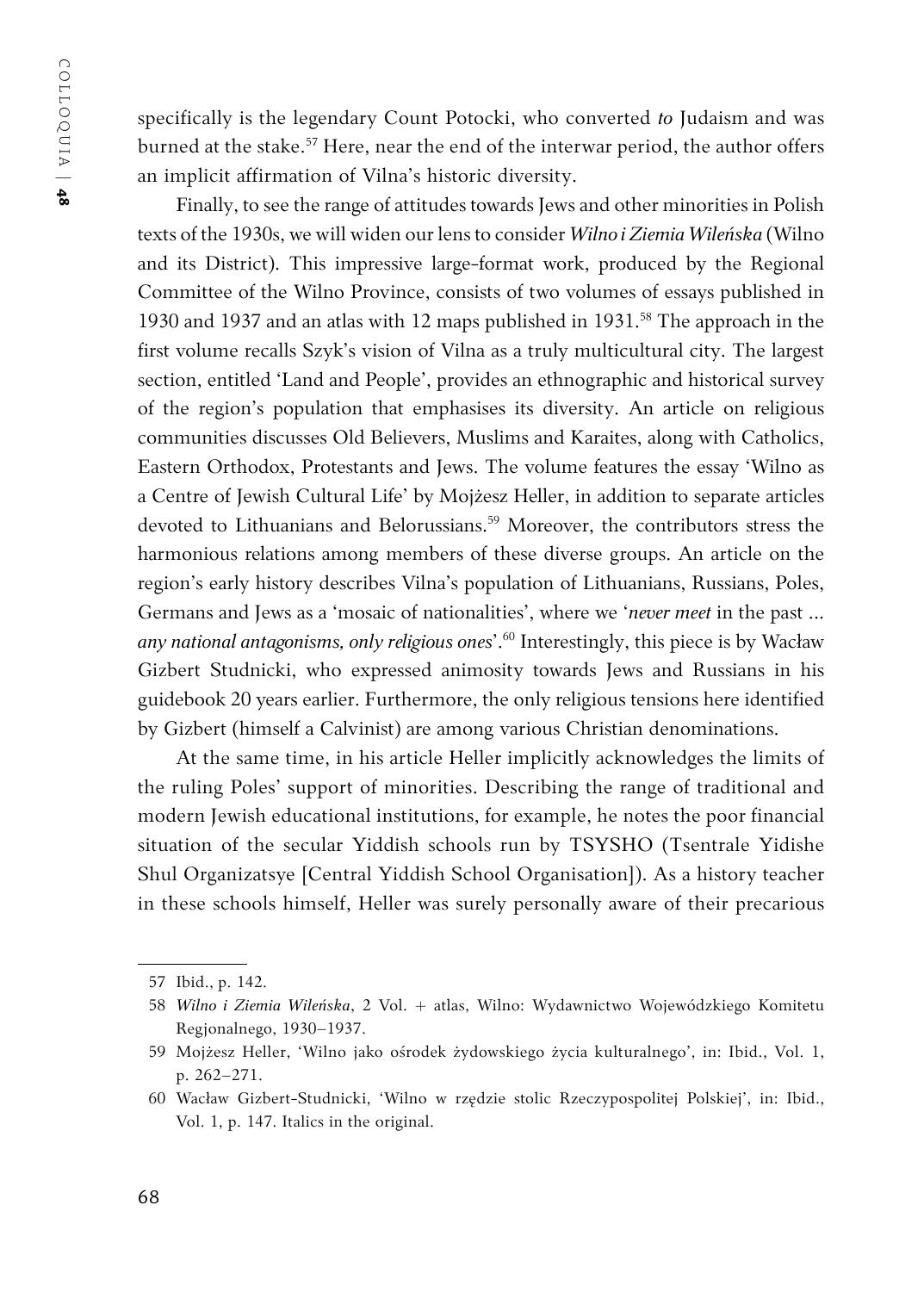budgets.61 He writes that only two of the 15 TSYSHO primary schools in the region had received small subsidies from the state during the past year.<sup>62</sup> The clear implication is that the Polish government was failing to fulfil the terms of the Minorities Treaties it had signed at the conclusion of the First World War, which obligated it to provide funding to the schools of its national minorities. Thus, the 1930 volume includes Jews within its vision of a multi-cultural Vilna, while also acknowledging tensions over their place in the Second Polish Republic.

The atlas published the following year takes a very different approach, for like Mościcki's 1922 text, it simply omits the Jewish presence. This publication does recognise the multiethnic character of the region, for it documents not only Polish but also Lithuanian and Old Believer communities. The introduction states that the statistics on which its maps are based 'cannot adequately illustrate ethnic relations' in the area, and provides a detailed discussion of the problem of identifying the Belorussian population. It then notes the editors' decision to exclude from the category of 'Poles' those of the Jewish faith claiming to be Polish, since their claim may be motivated by 'opportunism'. It further justifies their decision to ignore Jews as a separate category with this astounding (and clearly false) assertion: 'We did not include the Jewish population in the maps because it only inhabits towns [*miasteczka*, often used to denote shtetls] and in no case influences the general ethnic character of the area.'63 Thus, Jews are denied both inclusion in the Polish majority and recognition as a distinct minority, effectively rendering them invisible.

The final volume, published in 1937, stakes out a middle ground between the extremes of embrace or erasure of Jews and other minorities. A survey of educational institutions by Adolf Hirschberg, himself the director of a Jewish high school in Vilna,<sup>64</sup> documents the full range of students' religious backgrounds and institutions' languages of instruction, including Yiddish and Hebrew. Here we learn, for example, that in the 1929–1930 school year, 32 per

<sup>61</sup> 'Heler, d'r moyshe,' in: *Lerer-yizker-bukh*, ed. K.S. Kazdan, New York: Marstin Press, 1952– 1954, p. 134–137.

<sup>62</sup> Heller, p. 264.

<sup>63</sup> Janusz Ostrowski, in: *Wilno i Ziemia Wileńska*, atlas t., 1931, n.p.

<sup>64</sup> On Hirschberg, see John Connelly, *Captive University: The Sovietization of East German, Czech, and Polish Higher Education, 1945-1956*, Chapel Hill, NC: University of North Carolina Press, 2014, p. 365, note 8.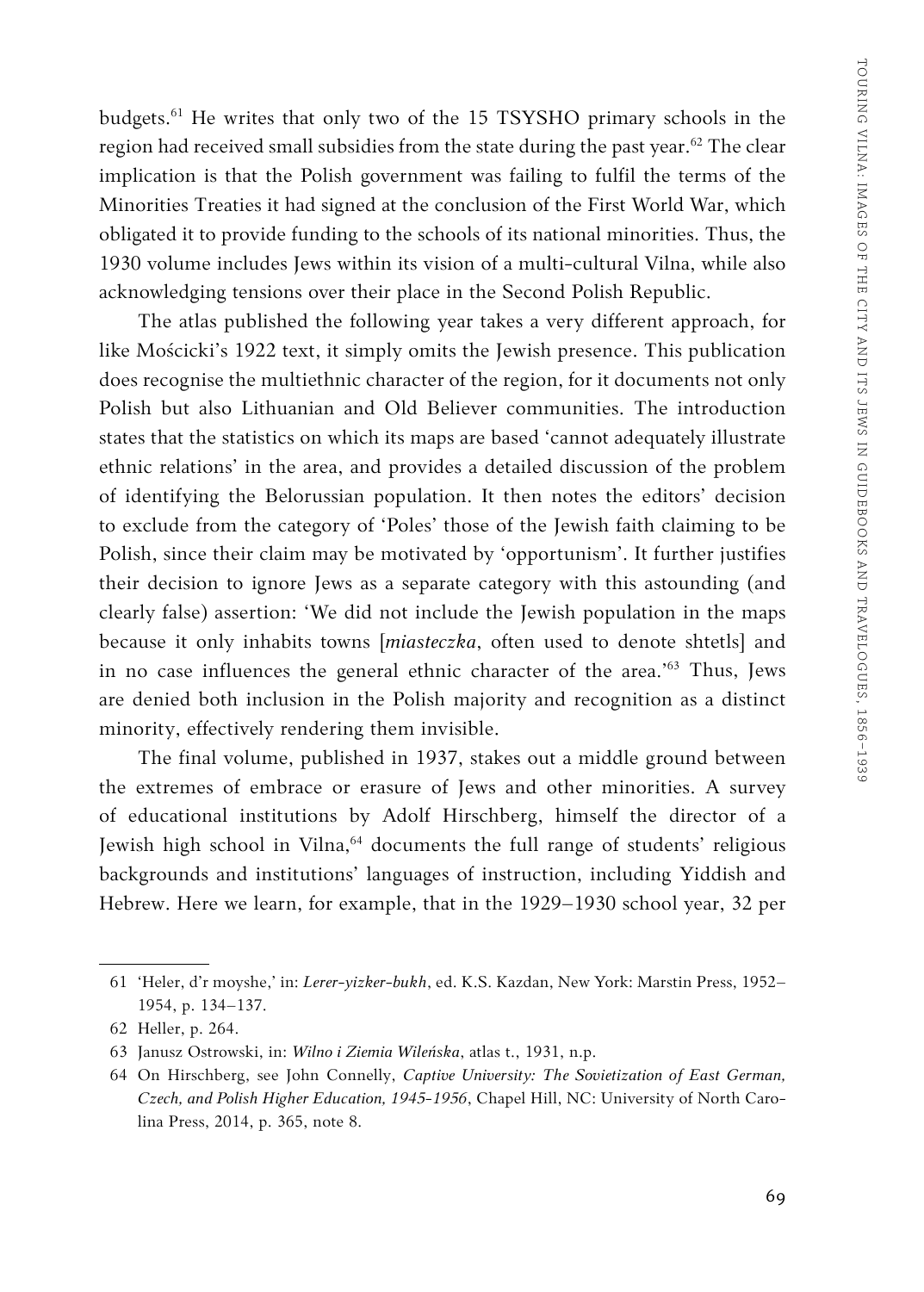COLLOQUIA | COLLOQUIA | 48

cent of secondary school students in the Vilna district and 41.6 per cent in the Nowogródek district were Jewish.<sup>65</sup> Yet elsewhere in the volume, the emphasis is clearly on the Polish majority. Sections on literature, music and theatre focus exclusively on Polish culture. The article on Vilna's libraries mentions the YIVO and the Strashun Library in the one sentence devoted to 'minority libraries', 66 while that on publishing mentions briefly Jewish printers, including the famous Romm press.<sup>67</sup> On the other hand, another author gives statistics on Polish, Latin, Cyrillic-alphabet, Lithuanian and Latvian printing in the city, but omits any equivalent figures for Hebrew-alphabet publications.<sup>68</sup>

By the time this publication appeared, it must have seemed something of an anachronism in a period of rising nationalism and antisemitism in Poland, yet the publishers clearly devoted considerable resources to completing the three-volume work. Two of the scholars overseeing the project, Bronisław Rydzewski and Władysław Zawadzki, served in the Polish national government as supporters of Józef Piłsudski.<sup>69</sup> The third, Stanisław Kościałkowski, was not active in political life but took an interest in Jewish history and reportedly knew Hebrew and Yiddish.<sup>70</sup> Thus, we may see this collection as an expression of the more liberal approach to Polish history and culture associated with the figure of Piłsudski, one that faded as the interwar period wore on. Yet despite the increasingly xenophobic climate of the 1930s, in works such as *Wilno i Ziemia Wileńska* and Łopalewski's travelogue, we still see echoes of Szyk's multicultural vision of Vilna.

<sup>65</sup> Adolf Hirschberg, 'Zarys historyczno-statystyczny szkolnictwa na ziemiach północnowschodnich (1913–1929)', in: *Wilno i Ziemia Wileńska*, Vol. 2, p. 65.

<sup>66</sup> Adam Łysakowski, 'Bibljoteki w Wilnie,' in: Ibid*.,* Vol. 2, p. 124.

<sup>67</sup> Ludwik Abramowicz, 'Drukarstwo wilenśkie,' in: Ibid, Vol. 2, p. 114.

<sup>68</sup> Stanisław Cywiński, 'Literatura w Wilnie i Wilno w literaturze', in: Ibid., Vol. 2, p. 104.

<sup>69</sup> Zawadzki was a member of the Polska Partia Socjalistyczna (Polish Socialist Party), and later a minister without portfolio (1932) and minister of finance (1932–1935). Stanisław Łoza, ed., *Czy Wiesz Kto To Jest?*, Warsaw: Wydawnictwo Głównej Księgarni Wojskowej, 1938, p. 839. Rydzewski was elected to the Senate in 1930 as part of the Bezpartyjny Blok Wspólpracy z Rządem (Non-Party Bloc for Cooperation with the Government). Władysław Konopczyński et al., eds., *Polski Słownik Biograficzny*, Kraków: Nakł. Polskiej Akademii Nauk, 1935.

<sup>70</sup> *Polski Słownik Biograficzny*. Kościałkowski was also active in the Towarzystwo Przyjaciół Nauk (Society of Friends of Science) in Vilna, and a founder of the journal *Ateneum Wileńskie.*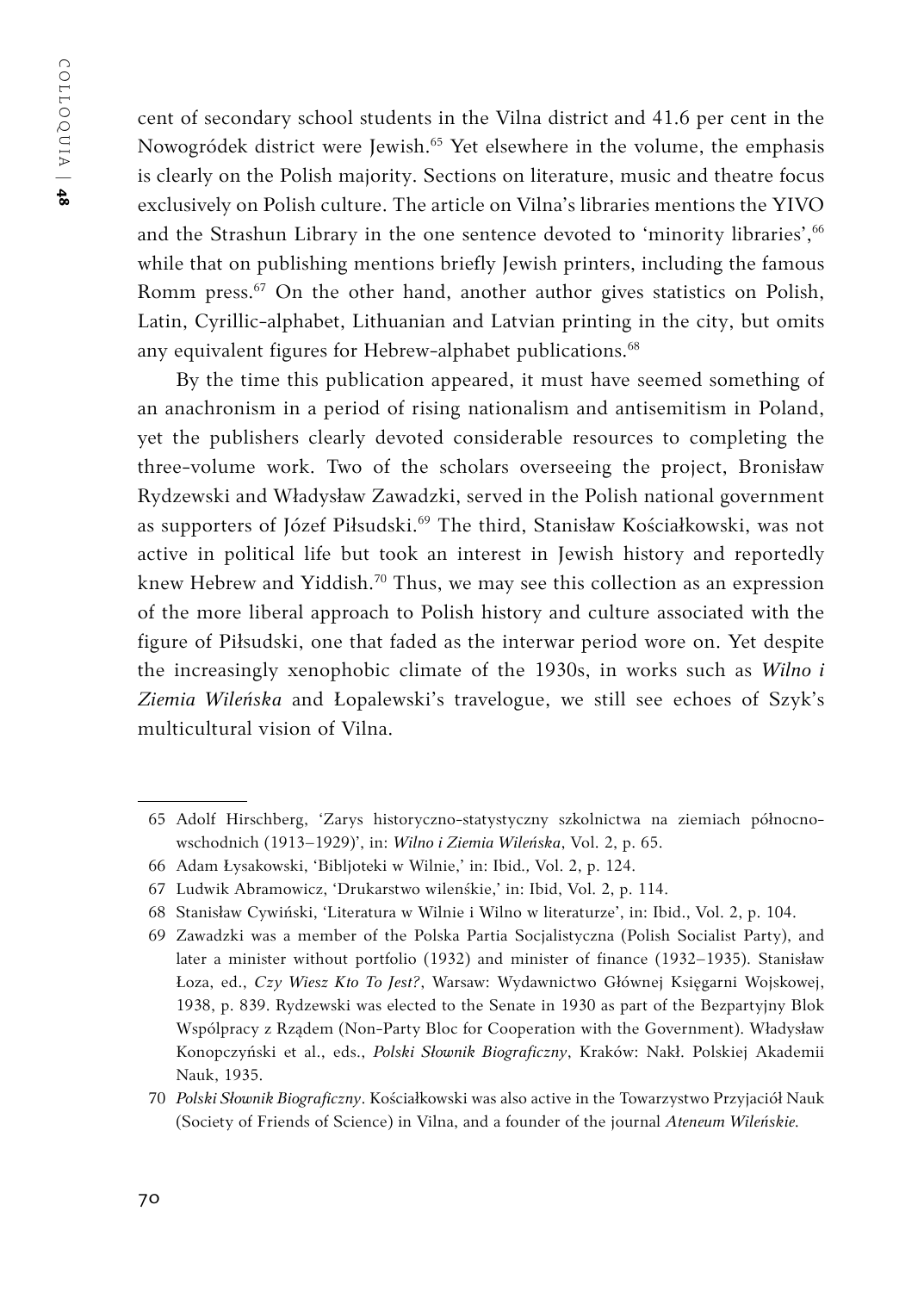#### **Conclusions**

From the mid-19th century through the end of the interwar period, a variety of texts about Vilna were published to guide and inform both visitors and armchair travellers. Such works often portray the city and its multifaceted population in ways that suited their authors' own needs or preconceptions, thus shedding light on competing visions of the larger society and the place of Jews within it. For Szyk, his *Toyznt yor vilne* was an opportunity both to highlight the Jewish community and to depict his home town in all its diversity; but this inclusive approach was rarely duplicated by non-Jewish writers. The exceptions include the earliest work we have considered, which was composed in a period of relative amity between Poles and Jews. Writing in the 1850s, Kirkor depicts the alreadydecrepit Jewish quarter with compassion for its impoverished residents. Yet Łopalewski and many of the contributors to *Wilno i Ziemia Wileńska* demonstrate that such attitudes persisted even among the heightened tensions of the 1930s.

Some authors, such as Mościcki and the editors of the 1931 atlas, simply omit any mention of Jews and thereby erase their presence. If such a move may be seen as implicitly political, other authors were more explicit in their biases. Writing in the last years of the Tsarist Empire, Gizber's discussion is coloured by his animosity towards Vilna's Russian rulers. Writing in the wake of the First World War and the struggle for control of the city, Kłos is intent on establishing Vilna as an integral part of the Second Polish Republic. If many Polish writers' treatment of the local Jewish community reflected the forces at work among the ethnicities and nationalities competing for power in this contested region, visitors likewise brought their own perspectives. For her part, the French pacifist Drevet seems relieved to find in the Jews a group not vying for political dominance.

Of Vilna's Jewish sights, writers devoted by far the most attention to the so-called 'ghetto', balancing their attraction to its quaint byways and bustling shops with their aversion to its poverty and filth. Nearly all portrayed the neighbourhood as a notable element within the urban landscape, yet by the 1920s, Kirkor's sympathetic description of a mysterious labyrinth had given way to expressions of increasing distaste. Some observers saw the Jewish quarter as an exotic locale fundamentally at odds with Vilna's preferred identity as a modern European city, just as they saw Jews as an alien element in the Polish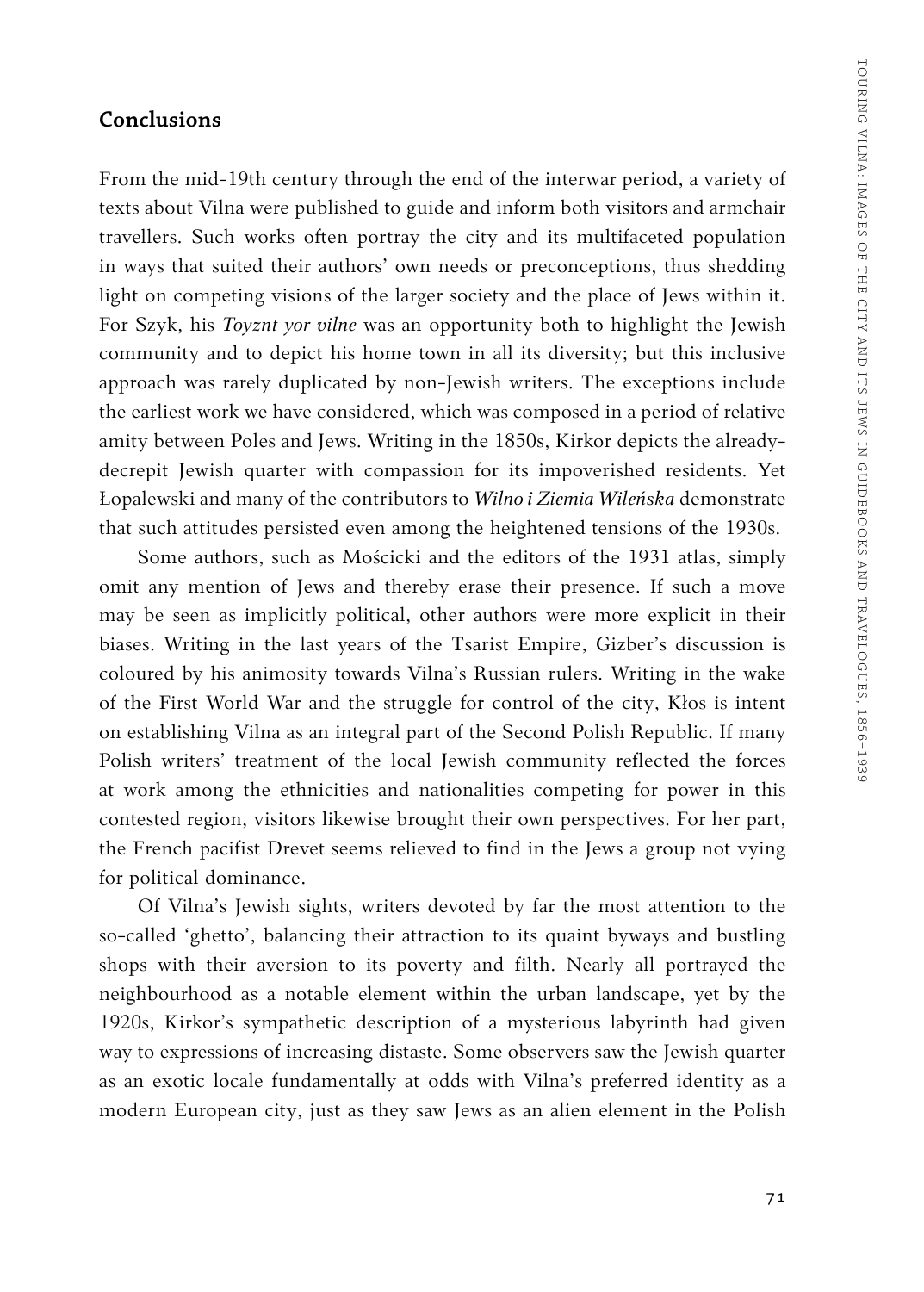population. Many employed the language of orientalism, yet this imagery could evoke a variety of associations: for Kłos and Remer, it signified Jews' foreignness; while for Drevet and Łopalewski, it represented a charming novelty.

Few authors ventured beyond the confines of this legendary neighbourhood. Those who did, the West European visitors Drevet and Döblin as well as some contributors to *Wilno i Ziemia Wileńska*, discovered a world of new, largely secular Jewish cultural and political movements. Their portraits of a vibrant and varied community belie other descriptions of a traditional, ossified Jewry cut off from the surrounding society. Yet such images retained their resonance for both Jews and non-Jews, despite, or perhaps because of, the changes wrought internally by modernisation, and externally by increasing antisemitism.<sup>71</sup> Whatever lens these writers employed, and whatever disparate conclusions they reached, Vilna Jewry remained a subject of fascination for visitors and native sons alike.

> Received 2020 03 05 Accepted 2021 11 05

# **Pasivaikščiojimai po Vilną: miestas ir jo žydai vadovuose po miestą ir kelionių aprašymuose, 1856–1939**

# *Santrauka*

Nuo XIX a. vidurio iki XX a. tarpukario pabaigos buvo išleista įvairių leidinių apie Vilnių, skirtų tiek turistams, tiek iš namų kojos nekeliantiems kelionių mėgėjams. Šiame straipsnyje aptariamus kelionių vadovus lenkų, prancūzų ir vokiečių kalbomis parašė ir vilniečiai, ir miesto svečiai, norėję pasidalyti įspūdžiais apie miestą, jo įžymybes ir gyventojus. 1939 m. išėjęs visa apimantis Zalmeno Šyko vadovas *Toyznt yor Vilne* ("Tūkstantis Vilniaus metų") išaukštino žydų tautinei mažumai reikšmingas miesto vietas, drauge parodydamas ir jo įvairovę, kuri liberalių pažiūrų žmonėms reiškė geriausią Vilnos paveldo dalį. Straipsnyje aptariami ir kiti panašaus pobūdžio kelionių

<sup>71</sup> On this point, see Kuznitz, 'Jewish Street', p. 82–87.